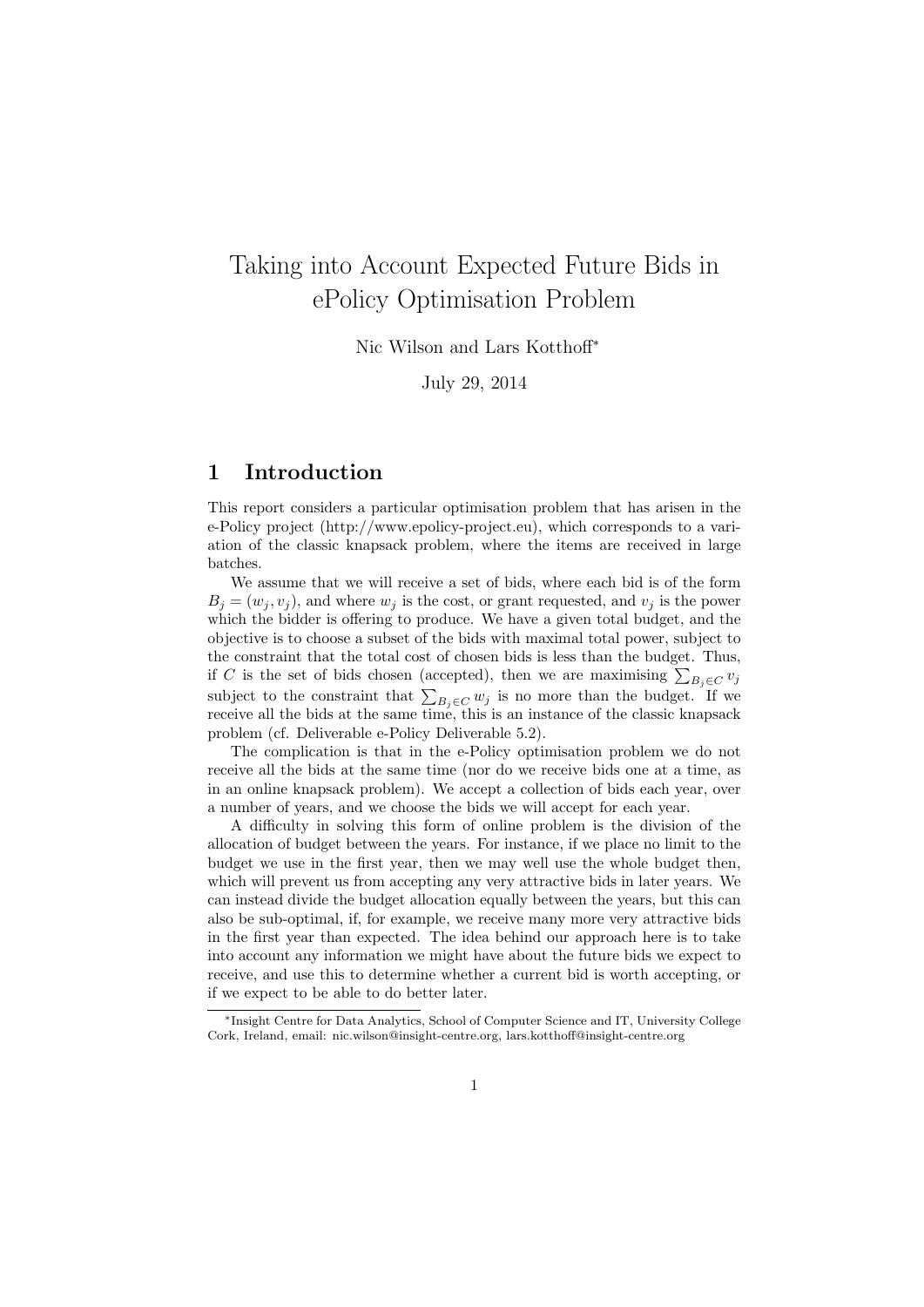### **2 Basic Algorithm**

Here we describe the basic structure of our algorithm, as applied to the bids received in a particular year. The idea is to try to choose the bids that have maximal ratio of power to cost, taking into account the expected future bids.

We will use a function  $V$  that, given remaining budget  $R$ , estimates the total value (total power)  $V(R)$  we expect to achieve in later years. A single year's bids *B* consists of a set of pairs of the form  $B_j = (w_j, v_j)$ , where  $w_j$  is cost to the budget, and  $v_j$  is the value (power gained). We first sort  $\beta$  in such a way that it has decreasing values of  $\frac{v_j}{w_j}$ , breaking ties by increasing value of  $w_j$ , i.e., for  $i, j \in \{1, \ldots |B|\}$ , if  $i \leq j$  then  $\frac{v_i}{w_i} \geq \frac{v_j}{w_j}$  $\frac{v_j}{w_j}$ , and if  $\frac{v_i}{w_i} = \frac{v_j}{w_j}$  $\frac{v_j}{w_j}$  then  $w_i \leq w_j$ .

Suppose at any point in the algorithm (applied to that year) we are considering bid  $B_i = (w_i, v_i)$  and suppose we have remaining budget *E*. If we accept bid  $B_j$  we expend cost  $w_j$  to gain value (power)  $v_j$ .

Suppose we stop without accepting bid  $B_i$ . Then the expected extra total value we will obtain using the future years' bids is  $V(E)$ . If, on the other hand, we accept bid  $B_i$  and stop then, the expected extra total value we will obtain using the future years' bids will be  $V(E - w_i)$ . Thus it is better to (a) accept bid  $B_i$  and then stop, rather than (b) stopping now, rejecting bid  $B_i$ , if and only if  $v_j$  +  $V(E − w_j) > V(E)$ , i.e.,  $v_j > V(E) - V(E − w_j)$ . This is the idea behind the test in the algorithm which determines whether to accept bid  $B_j$ .

Let *E* be the current remaining budget as we receive the current year's bids. At each point, *R* will represent the remaining budget.

#### **Basic Algorithm**

 $R := E$ Total Value  $:= 0$ for  $j = 1, \ldots, |\mathcal{B}|$ , **if**  $v_j > V(R) - V(R - w_j)$  **then**  $(*$  We accept bid  $B_i = (w_i, v_i) *$  $\text{Accepted_Bids} := \text{Accepted_Bids} \cup \{B_i\}$ Total Value := Total Value +  $v_i$ .  $R := R - w_j$ **end** (\* **if** \*) **end** (\* **for** \*)

Naturally, the final value of variable Accepted Bids will contain the collection of accepted bids, with total power equalling (the final value of) Total Value, which equals the sum of  $v_j$  over all *j* such that  $B_j$  is in Accepted Bids.

Roughly speaking, we are accepting bids whose ratio  $\frac{v_j}{w_j}$  is greater than we would expect to obtain from the worst bids we would expect to be accepting from future years.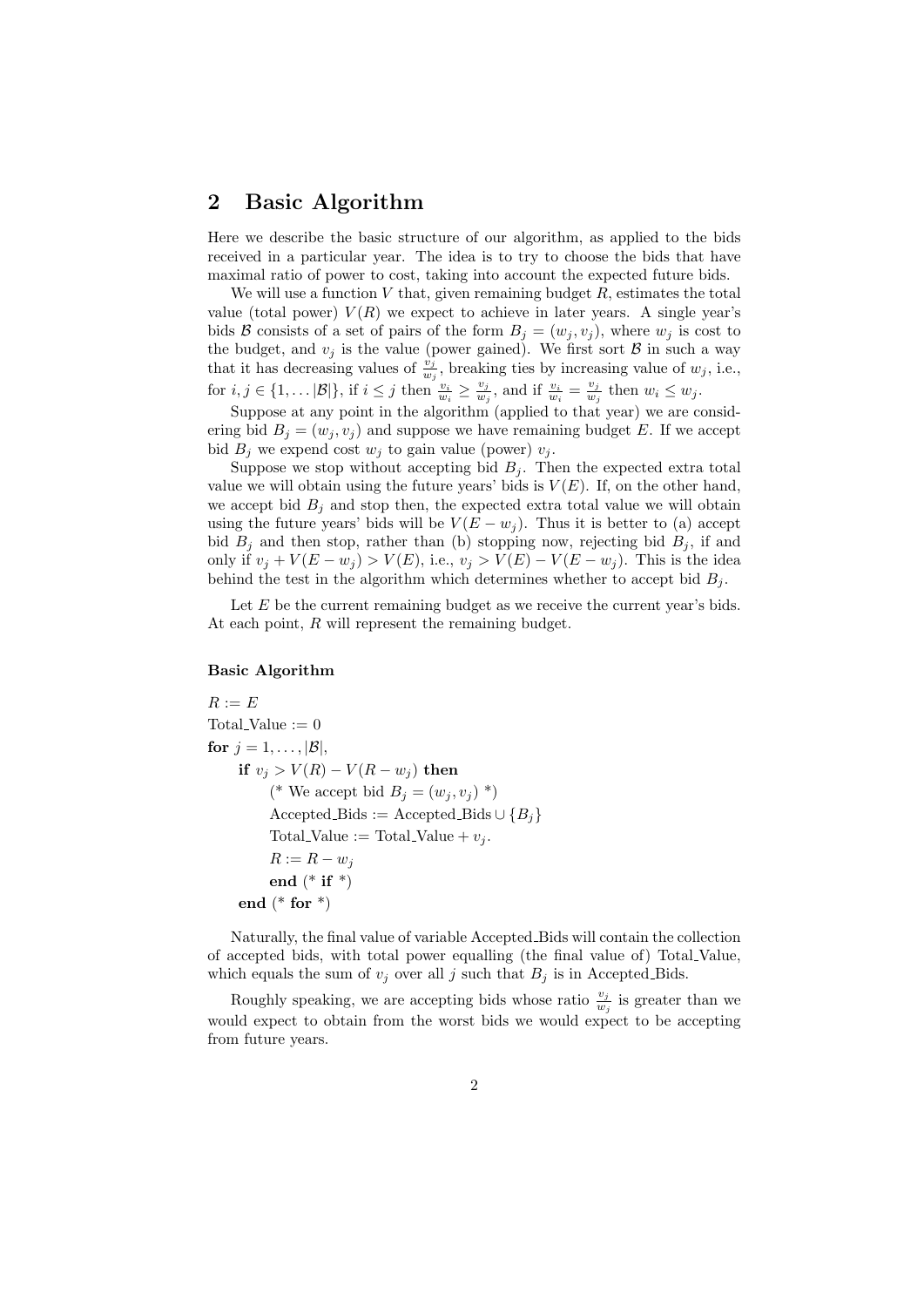## **3 Estimating value** *V* (*R*)

The basic algorithm involves the key test of whether  $v_j > V(R) - V(R - w_j)$ . In this section we discuss our approach for estimating  $V(R)$  (and hence also  $V(R) - V(R - w_i)$ . Recall that  $V(R)$  is the expected additional power we can achieve using the bids in future years, given the remaining budget *R*.

An important consideration is the efficiency of determining if  $v_j > V(R)$  – *V*( $R - w_i$ ). The size of the collection of bids  $B$  will often be very substantial, and the basic algorithm loops over every element of *B*. We thus may need that the test  $v_j > V(R) - V(R - w_j)$  is not too expensive.

### **3.1** Estimating  $V(R)$  based on collection *S* of future bids

First let's consider how we could proceed if we knew the collection  $S$  of bids we will receive in the future. Let  $V^S(R)$  be our estimate of  $V(R)$  for this situation. For reasons of efficiency, we simplify in a couple of ways. We define  $V^S(R)$  to be equal to the maximum total power achievable given set of bids *S* and total budget *R*, where fractions of bids are allowed. (If a fraction *p* between 0 and 1 of bid  $(w_i, v_i)$  is accepted then it costs  $pw_i$  to the budget, and gives us an additional  $pv_j$  of power.) Thus firstly, we are ignoring the fact that the future bids *S* will be split between years; and we only know which bids we receive one year at a time; and secondly, we approximate the situation by allowing fractional bids. The second assumption will not likely make much difference to the result, apart from in some exceptional circumstances (and the fact that  $V^S(R)$  will then depend more smoothly on  $R$  than if we were not to allow fractional bids, may in fact help the accuracy of the overall algorithm). The first assumption will tend to mean we are somewhat overestimating  $V(R)$  by  $V^{S}(R)$ .

#### Simple implementation of function  $V^S(R)$

Let *S* be a collection of bids, each bid consisting of a pair  $(w_j, v_j)$ . We first order *S* in such a way that it has decreasing values of  $\frac{v_j}{w_j}$ , breaking ties by increasing value of  $w_j$ , i.e., for  $i, j \in \{1, \ldots |S|\}$ , if  $i \leq j$  then  $\frac{v_i}{w_i} \geq \frac{v_j}{w_i}$  $\frac{v_j}{w_j}$ , and if  $\frac{v_i}{w_i} = \frac{v_j}{w_j}$  $w_j$ then  $w_i \leq w_j$ .

For real value (of budget) R, the value  $V^S(R)$  is the total power we achieve by choosing, using a greedy algorithm, a subset *S ′* of *S* subject to the constraint that the sum of  $w_j$  in the chosen set  $S'$  is no more than  $R$ .

**function**  $V^S(R)$  $A := R$ Total<br>-Value  $:= 0$ **for**  $j = 1, ..., |S|$ , **if**  $w_j \leq A$  **then** Total Value := Total Value +  $v_i$ .  $A := A - w_j$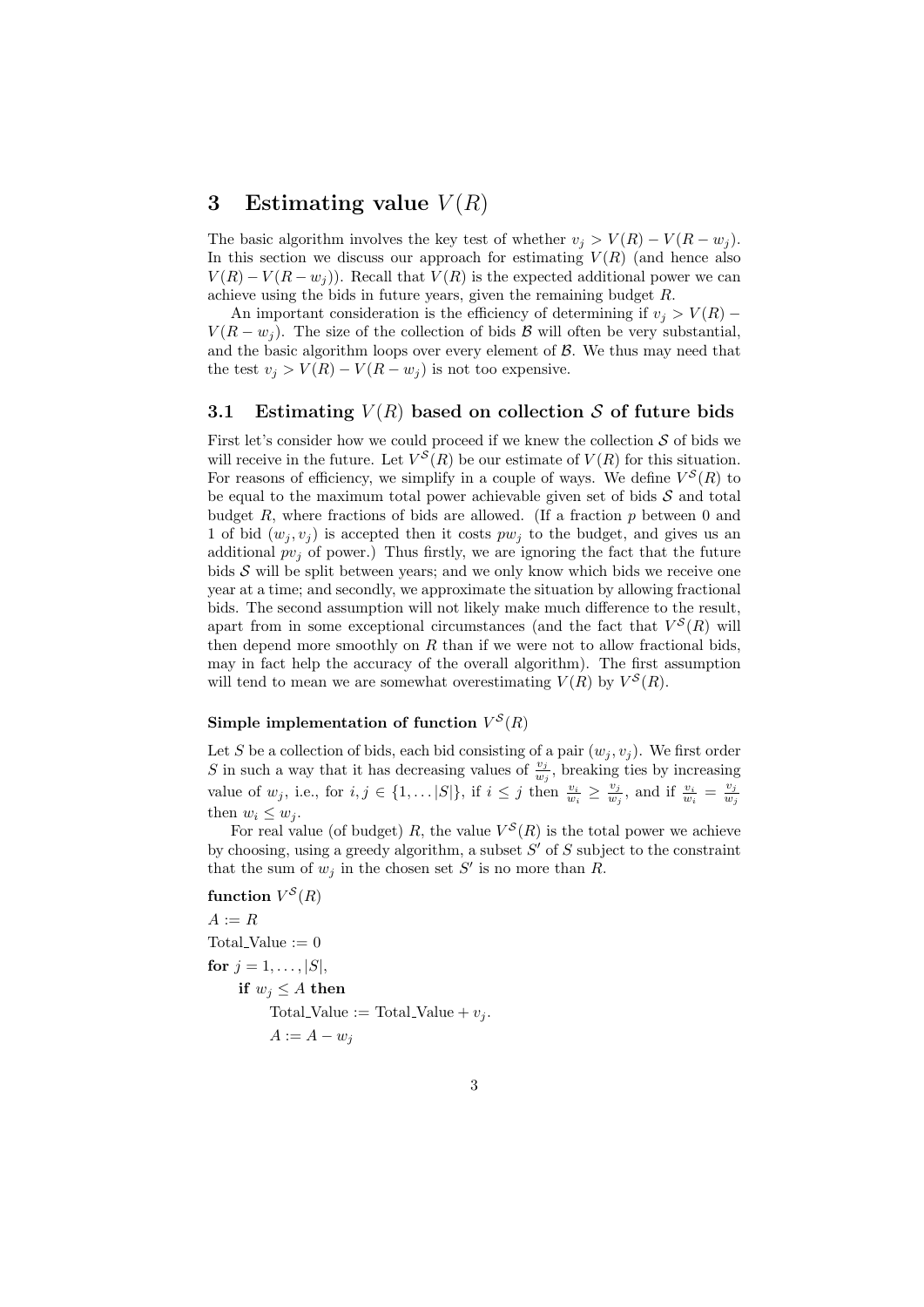**end** (\* **if** \*) **end** (\* **for** \*) Total\_Value := Total\_Value +  $v_j(w_j - A)/w_j$ 

**return** Total Value

### **3.2** Estimating  $V(R)$  based on a distribution over future **bids**

Now, we consider the case where we have an estimate *Q* of the distribution governing future bids, and that we expect *N* future bids for some natural number *N* (which may well tend to decrease over the years).

We use a Monte-Carlo simulation algorithm involving a number *M* of trials. For each  $i = 1, \ldots, M$ , we create a random collection of bids  $S_i$  of cardinality *N*, drawn independently with distribution *Q*.

We then estimate  $V(R)$  as  $\frac{1}{M} \sum_{i=1}^{M} V^{\mathcal{S}_i}(R)$ , where  $V^{\mathcal{S}_i}(R)$  is defined below.

#### **Generating the distribution** *Q*

A simple approach is to let *Q* be the distribution of bids we have seen so far. So, for the first year, *Q* is just the collection of bids submitted in the first year. For the second year, *Q* is the collection of bids submitted in the first two years.

If we have additional information about what *Q* might be like, we could add extra elements to take this into account, or use some weighted average between the bids we have so far, and some guessed distribution.

If the distribution changes over time, so that e.g., the bids for the second year are much less attractive than those for the first year, then this should be taken into account. We might, for example, give more weight to the most recent bids.

# **4 More Detailed Implementation of the Algorithm**

In Section 2 we described the basic algorithm, and in Section 3 we described how a sampling approach can be used an approximation in the implementation of the function  $V(R)$ . Here we describe a more efficient method of implementing our method.

Recall that a single year's bids *B* consists of a set of pairs of the form  $B_i$  =  $(w_j, v_j)$ , where  $w_j$  is cost to the budget, and  $v_j$  is the value (power gained). We first sort *B* in such a way that it has decreasing values of  $\frac{v_j}{w_j}$ , breaking ties by increasing value of  $w_j$ , i.e., for  $i, j \in \{1, \ldots |B|\}$ , if  $i \leq j$  then  $\frac{v_i}{w_i} \geq \frac{v_j}{w_j}$  $\frac{v_j}{w_j}$ , and if  $\frac{v_i}{w_i} = \frac{v_j}{w_j}$  $\frac{v_j}{w_j}$  then  $w_i \leq w_j$ .

Let *E* be the current remaining budget as we receive the current year's bids. At each point, *R* will represent the remaining budget.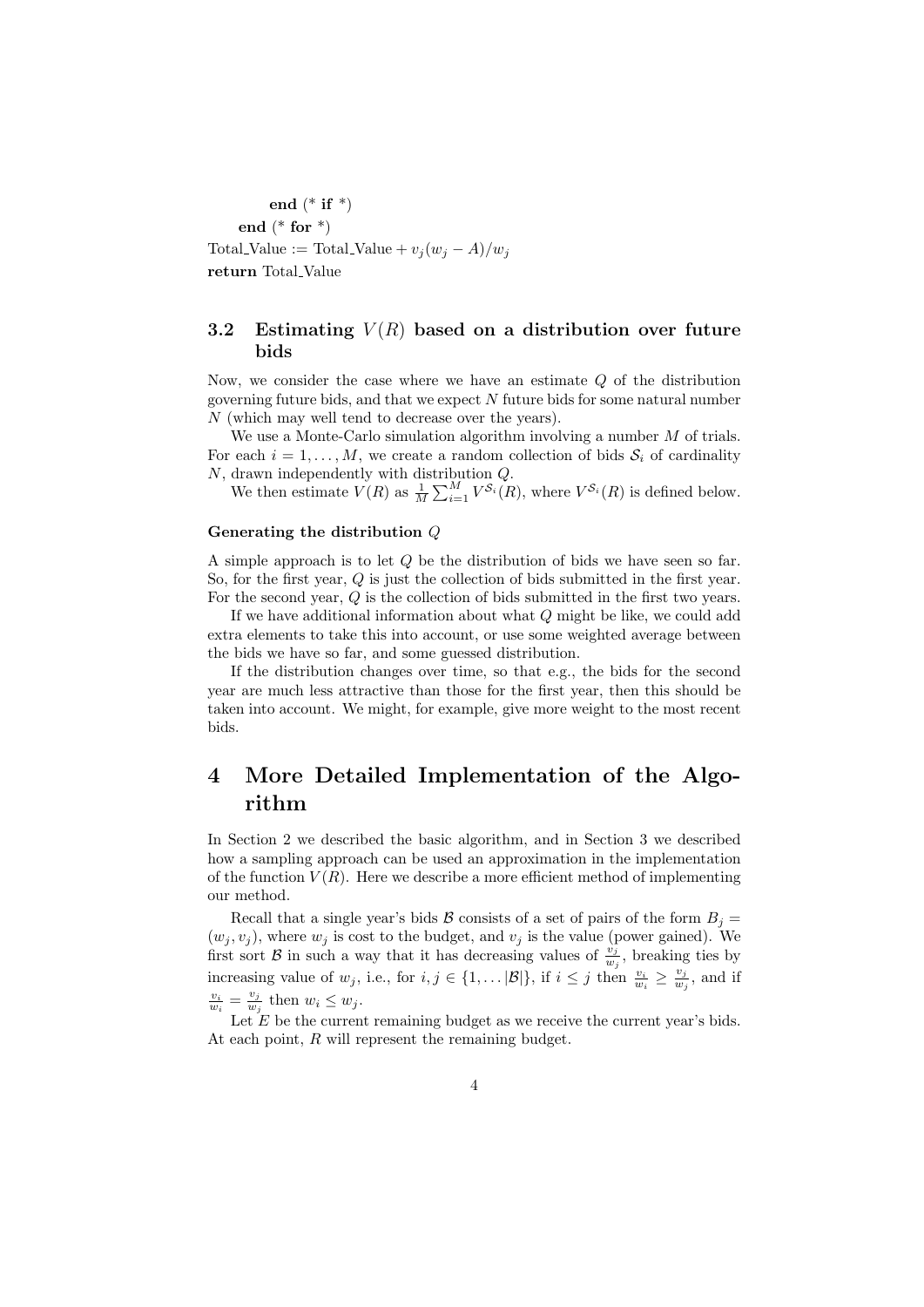The idea is to use an approximate form for  $V^S(R)$  for each sample collection *S* of bids.  $V^{S}(R)$  is the maximum total power one can get for cost *R*, *if we allow fractional bids*. That is, the total power obtained by an optimal solution of the fractional knapsack problem (i.e., the continuous knapsack problem) based on the set of bids *S*.

#### **The sample collection** *S* **of bids**

To distinguish the costs and powers of the bids in the sample from those in the current inputs, we use a slightly different notation.

Each bid in S is of the form  $(\bar{w}_i, \bar{v}_i)$ , where  $\bar{w}_i$  is the cost of the bid, and  $\bar{v}_i$  is the power offered. As discussed earlier, we order the bids in decreasing order of their power to cost ratio so that if  $i < j$  then  $\bar{v}_i/\bar{w}_i > \bar{v}_j/\bar{w}_j$ . (Lets say also that if  $i \leq j$  and  $\bar{v}_i / \bar{w}_i = \bar{v}_i / \bar{w}_j$  then  $\bar{w}_i \leq \bar{w}_j$ , but the correctness of the algorithm does not depend on this.)

 $V^{S}(R)$  is the maximum total power one can get for cost *R* (for this sampled collection  $S$ ), if we allow fractional bids. It can be expressed as follows. Let  $A_j = \sum_{i=1}^j \overline{w}(i)$ , and let *k* be maximal such that  $A_k \leq R$ , so that  $A_k \leq R$ *A*<sub>*k*+1</sub>. Then  $V^{S}(R)$  is equal to  $\sum_{i=1}^{k} \bar{v}(i) + (R - A_{k})\bar{v}(k+1)/\bar{w}(k+1)$ . This is implemented efficiently using function  $\texttt{evaluateV}(R, k)$  defined below.

#### **4.1 Algorithm using a single sampled collection of bids** *S*

To aid clarity we first present the algorithm when we only use a single sampled collection *S* of bids. This corresponds to the case of  $M = 1$  in the more general algorithm below in Section 4.2.

Suppose the sample  $S$  contains  $N$  bids. We can use linear arrays for the sample bids, and also the partial sums.

- $\mathbf{sv}[i]$  is equal to  $\bar{v}_i$ , and
- $\mathbf{w}[i]$  equals  $\bar{w}_i$ .

We also use arrays for the partial sums:

- sum-sv[*j*] represents  $\sum_{i=1}^{j} \bar{v}(i);$
- sum-sw[*j*] represents  $\sum_{i=1}^{j} \bar{w}(i)$ .

The following function<sup>1</sup> returns the value of  $V^S(R)$ . When the function is called in the algorithm, the parameter *k* has been arranged to be such that *k* be maximal such that  $A_k \leq R$ , i.e., sum-sw[ $k$ ]  $\leq R$ .

**function** evaluate $V(R, k)$  $\text{return sum-sv}[k] + ((R - \text{sum-sw}[k]) * \text{sv}[k+1]) / \text{sw}[k+1]$ 

<sup>&</sup>lt;sup>1</sup>We are assuming here that not all bids in *S* could be accepted given budget *R*, i.e., that sum-sw $[N] > R$ . If sum-sw $[N] \leq R$  then we set evaluateV $(R, k)$  to be sum-sv $[N]$ .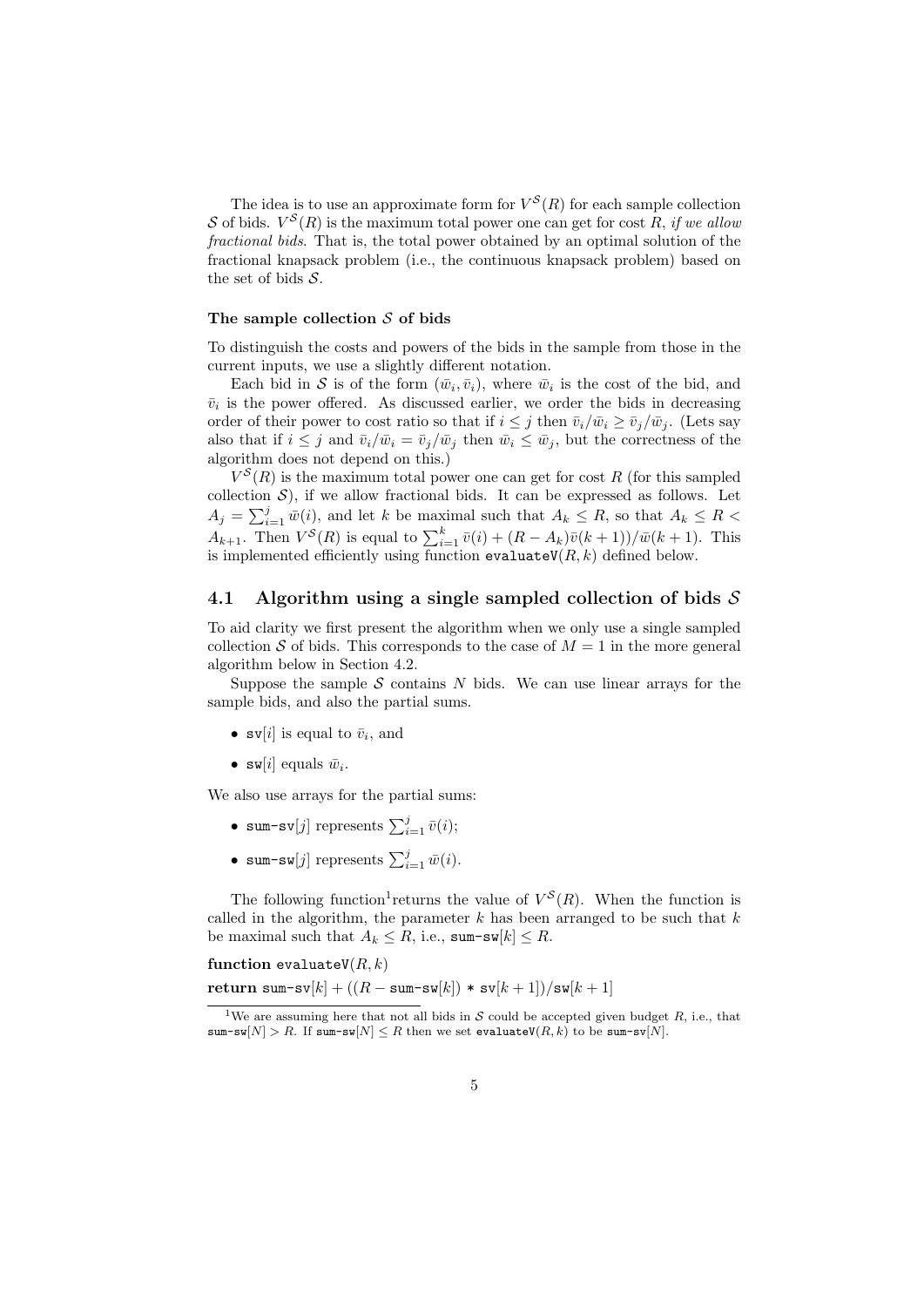The following is a more detailed implementation of the basic algorithm (see Section 2 above), but using only one sampled collection *S* of bids.

Variable *k* stores the maximal integer such that  $\sum_{i=1}^{k} \bar{w}(i) \leq R$ , where *R* is the remaining budget at each point. Thus, *k* (once the for-*j* loop starts) only changes when a bid  $B_i = (w_i, v_i)$  is accepted, which is when  $w_i$  is taken off the value of *R*. Because *R* is decreasing, *k* is decreasing. Variable *h* is looped in order to determine the value VRwj of  $V^S(R - w_j)$ .

#### **Algorithm based on a single sample collection of bids**

*R* := *E*

Total Value  $:= 0$ (\* The next few lines generate the initial values of  $k$  and  $VR$ )  $k := N$ while sum-sw[ $k$ ] > R **do**  $k := k - 1$ ; (<sup>\*</sup> *k* is now the maximal integer such that  $\sum_{i=1}^{k} \bar{w}(i) \leq R,$ <sup>\*</sup>)  $VR := evaluateV(R, k)$ <sup>(\*</sup> VR is the value of  $V^S(R)$ , i.e., currently  $V^S(E)$ <sup>\*</sup>) for  $j = 1, \ldots, |\mathcal{B}|$ ,  $h := k$ **while** sum-sw[ $h$ ] >  $R - w_j$  **do**  $h := h - 1$ ;  $V R w j := \text{evaluate} V(R - w_j, h)$ <sup>(\*</sup> VRwj is the value of  $V^S(R - w_i)$  \*) **if**  $v_j > \text{VR} - \text{VRwj}$  **then**  $(*$  We accept bid  $B_i = (w_i, v_i) *$  $\text{Accepted\_Bids} := \text{Accepted\_Bids} \cup \{B_i\}$ Total Value := Total Value +  $v_j$ .  $R := R - w_j$  $VR := VRwj$  $k := h$ **end** (\* **if** \*) **end** (\* **for** \*)

#### **Discussion**

The algorithm (like the basic algorithm) uses the loop variable *j* to go through the bids in *B*. A crude implementation would independently also loop over the elements of  $S$  in the computation of  $V^S(R)$ . This last algorithm avoids this excessive looping by first of all pre-computing the values of the partial sums sum-sw[ $k$ ] and sum-sw[ $k$ ], and, secondly, updating  $k$  incrementally. The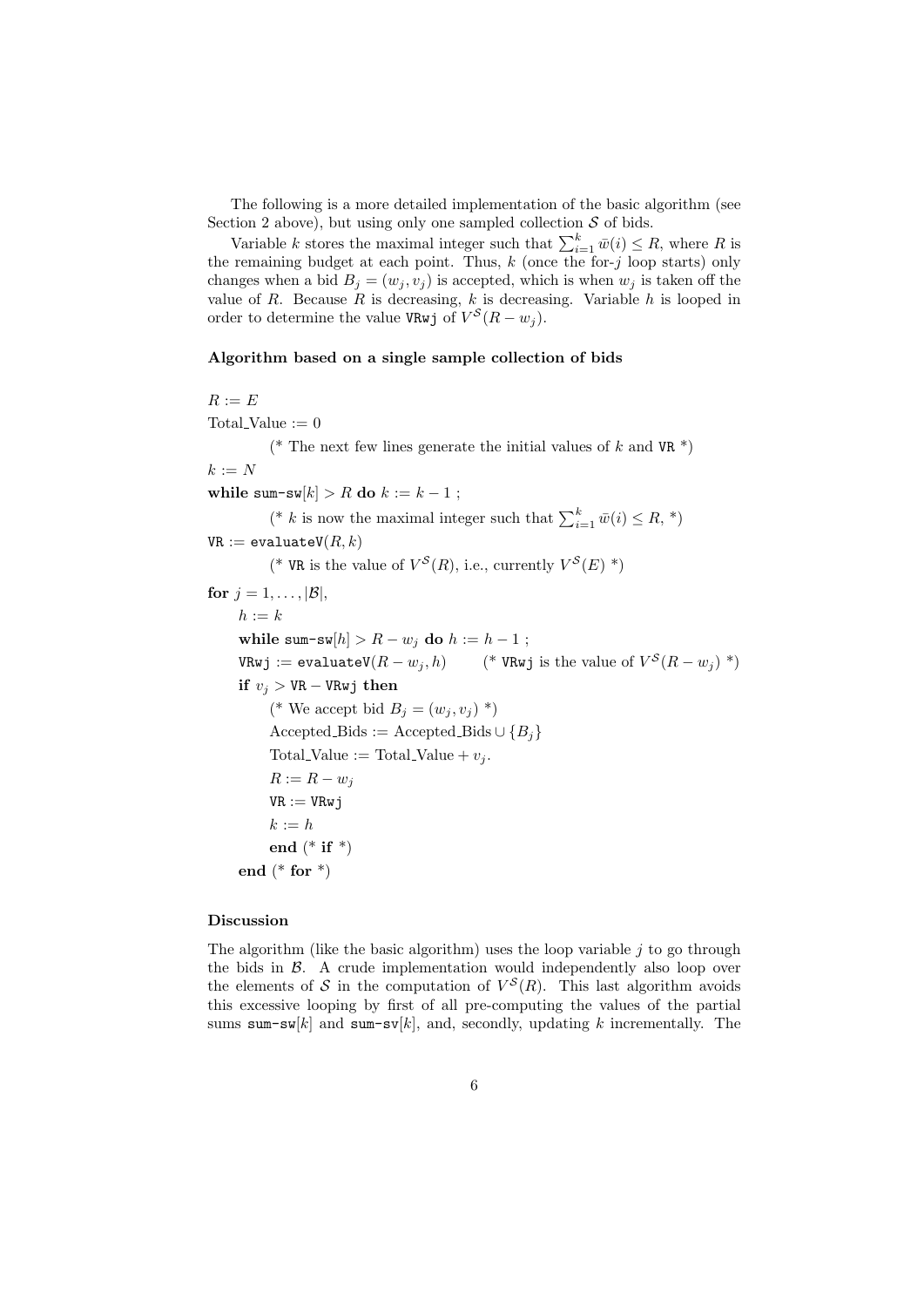algorithm still has the smaller loop for  $h$  (for each value of  $j$ ), but typically this will just involve a small number of different values of *h* for each value of *j*.

There are, however, exceptional collections  $S$  where many values of  $h$  will be required for some values of  $j$ ; this happens when  $\bar{w}_i$  is very small for all the worst (lowest/last) values of  $\bar{v}_i/\bar{w}_i$ . For such cases, a cleverer implementation can be used, involving a sufficient condition for the antecedent  $v_j > V(R) - V(R - w_j)$ of the if-statement. However, this should not usually be necessary.

### **4.2 Version of algorithm using mean over** *M* **sampled collections of bids**

Now we extend, in the obvious way, the algorithm in Section 4.1 making use of *M* sampled collections of bids. The idea is as in Section 4.1 above, but we need a parameter *s* to range from 1 to *M* to index the computation with respect to each sample of bids. We thus have collection of *N* bids  $S_s$ , for each  $s = 1, \ldots, M$ .

Each bid in  $S_s$  is of the form  $(\bar{w}_i^s, \bar{v}_i^s)$ , where  $\bar{w}_i^s$  is the cost of the bid, and  $\bar{v}_i^s$ is the power offered. As discussed earlier, we order the bids in decreasing order of their power to cost ratio so that if  $i \leq j$  then  $\bar{v}_i^s / \bar{w}_i^s \geq \bar{v}_j^s / \bar{w}_j^s$ .

We now have to index all arrays also by the sample number *s*.

 $\mathbf{sv}[s, i]$  is equal to  $\bar{v}_i^s$ , and  $\mathbf{sw}[s, i]$  equals  $\bar{w}_i^s$ .

- sum-sv[ $s, j$ ] represents  $\sum_{i=1}^{j} \bar{v}^s(i);$
- sum-sw[ $s, j$ ] represents  $\sum_{i=1}^{j} \bar{w}^s(i)$ .

The following function returns the value of  $V^{S_s}(R)$ . The parameter  $k[s]$  is arranged to be such that  $k[s]$  be maximal such that  $A_{k[s]} \leq R$ , i.e., sum-sw $[s, k[s]] \leq R$ *R*.

**function** evaluateV $(s, R, k[s])$  $\text{return sum-sv}[s, k[s]] + ((R - \text{sum-sw}[s, k[s]]) \cdot \text{sv}[s, k[s] + 1]) / \text{sw}[s, k[s] + 1]$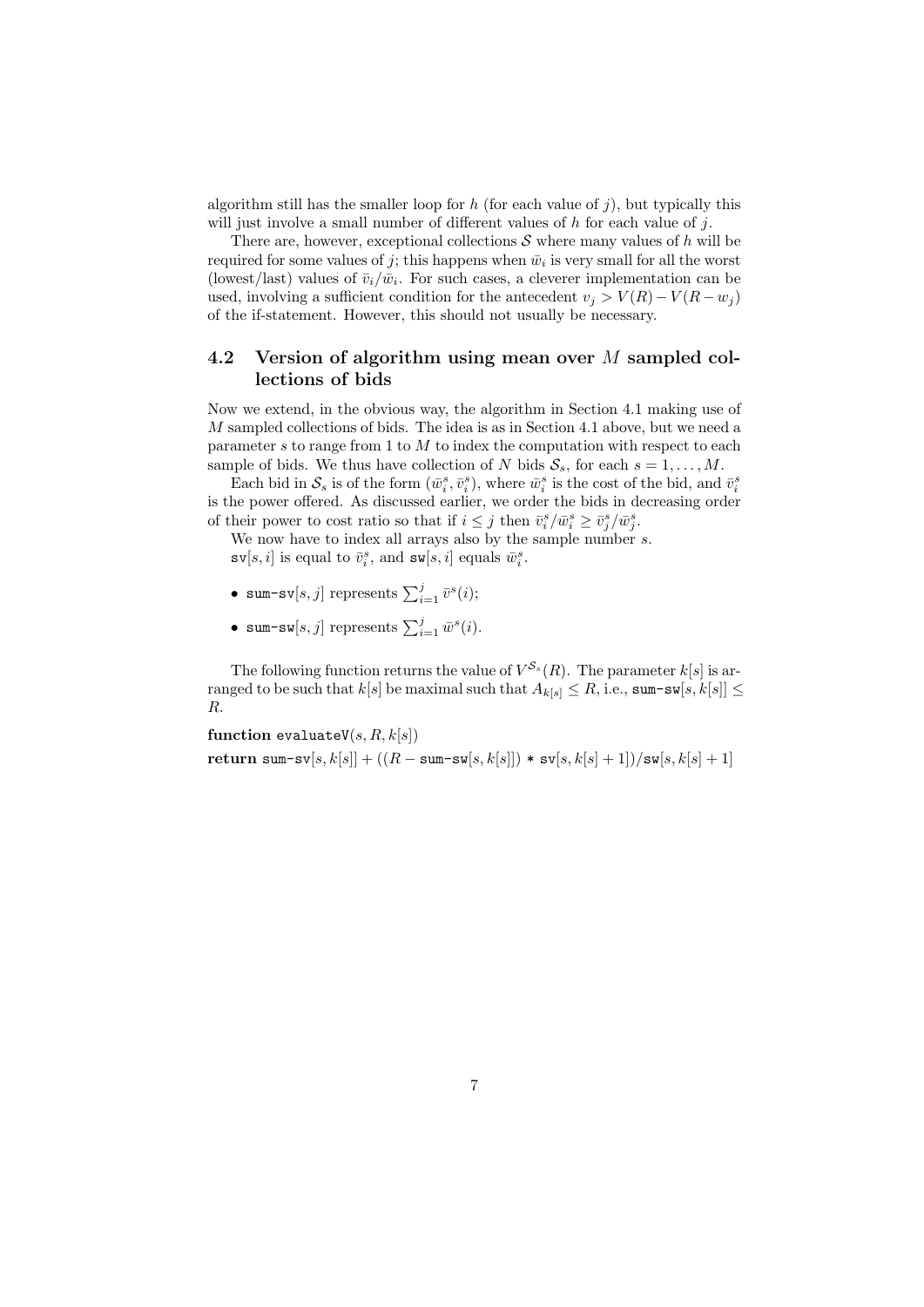**Algorithm using** *M* **collections of bids**

 $R := E$ Total\_Value  $:= 0$ <sup>(\*</sup> The next few lines generate the initial values of  $k[s]$  and  $VR[s]$ <sup>\*</sup>) for  $s = 1, \ldots, M$  $k[s] := N$ **while** sum-sw[ $s, k[s] > R$  **do**  $k[s] := k[s] - 1$ ;  $(* k[s]$  is now the maximal integer such that  $\sum_{i=1}^{k[s]} \bar{w}^s(i) \leq R, *$  $VR[s] := evaluateV(s, R, k[s])$ **end** (\* **for** *s* \*) for  $j = 1, \ldots, |\mathcal{B}|$ , for  $s = 1, \ldots, M$  $h[s] := k[s]$ **while** sum-sw[ $s, h[s] > R - w_j$  **do**  $h[s] := h[s] - 1$ ;  $V R w j [s] := \text{evaluateV}(s, R - w_j, h[s])$ **end** (\* **for** *s* \*)  $\mathbf{if} \,\, v_j > \frac{1}{M} \sum_{s=1}^M (\mathtt{VR}[s] - \mathtt{VRwj}[s]) \,\, \mathbf{then}$  $(*$  We accept bid  $B_j = (w_j, v_j) *$  $Accepted_Bids := Accepted_Bids \cup \{B_i\}$ Total\_Value := Total\_Value +  $v_j$ .  $R := R - w_j$ for  $s = 1, \ldots, M$  $VR[s] := VRwj[s]$  $k[s] := h[s]$ **end** (\* **for** *s* \*) **end** (\* **if** \*) **end** (\* **for** \*)

# **5 Preliminary implementation and evaluation**

We implemented the algorithm for a single sample collection of bids (cf. Section 4.1) for the simplest case where the sample  $S$  is equal to the complete set of bids received during a time step.

We ran a set of preliminary experiments to compare this approach to the pure optimisation approach. We used the budgets levels  $\epsilon_{1,000,000}$ ,  $\epsilon_{2,000,000}$ ,  $\epsilon_3,000,000, \epsilon_4,000,000, \epsilon_5,000,000, \epsilon_6,000,000, \epsilon_7,000,000, \epsilon_8,000,000, \epsilon_9,000,000,$  $\epsilon_{10,000,000}$ ,  $\epsilon_{20,000,000}$ ,  $\epsilon_{30,000,000}$ ,  $\epsilon_{40,000,000}$ ,  $\epsilon_{50,000,000}$ ,  $\epsilon_{60,000,000}$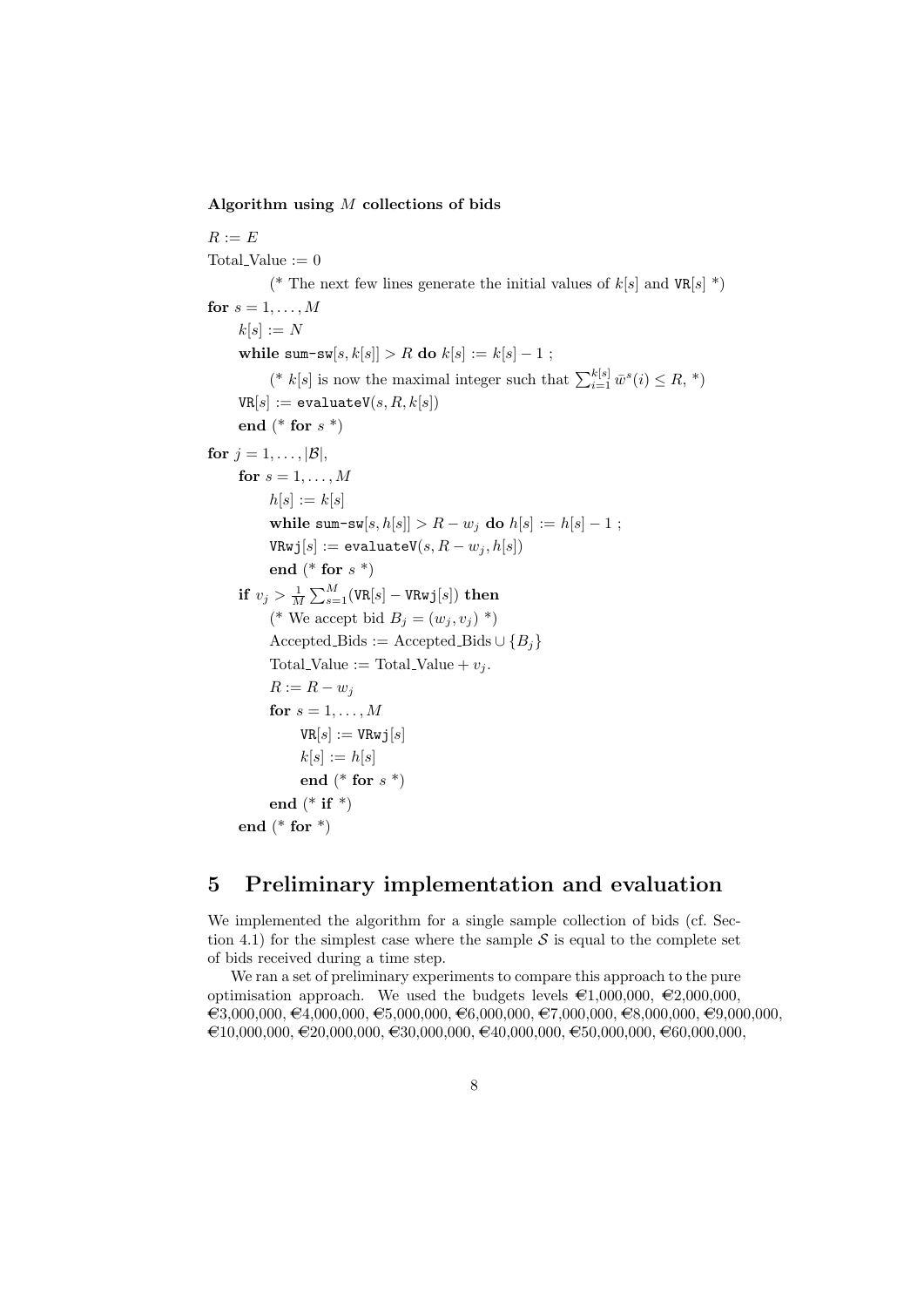$\epsilon$ 70,000,000, $\epsilon$ 80,000,000, $\epsilon$ 90,000,000, $\epsilon$ 100,000,000, $\epsilon$ 200,000,000, $\epsilon$ 300,000,000,000,  $A \in \{400,000,000, \in 500,000,000, \in 600,000,000, \in 700,000,000, \in 800,000,000, \in 900,000,000, \in 900,000,000, \in 900,000,000, \in 900,000,000, \in 900,000,000, \in 900,000,000, \in 900,000,000, \in 900,000,000, \in 900,000,000, \in 900,0$ and  $\epsilon$ 1,000,000,000. Both national and regional incentives were enabled and first come, first serve budget distribution used for the Emilia-Romagna region.

Figure 1 compares the total installed capacity at the end of each simulation. The results achieved by both approaches are very close, with the partial allocation approach achieving higher installed capacity in the majority of cases. There are cases where lower installed capacity is achieved as well. These results demonstrate the uncertainty inherent in this approach – we do not know future bids and can only make assumptions what they may be. Such assumptions may turn out to be wrong.



Figure 1: Total power capacity over regional budget for optimisation and partial allocation.

Nevertheless the results show the promise of the approach. We are able to improve on results that are provably optimal for each single time step by taking the entire simulation into account. This is very desirable, as it enables the policy maker to achieve more with the same budget.

Figure 2 presents the same comparison for the total cost incurred. Again the total cost is very similar for both approaches (except for the three largest budgets) and there are cases where the partial allocation approach spends less than the optimisation approach, but achieves a higher installed capacity. This again underlines the promise of the approach – we are able to exploit cases where not funding a bid not but a better one later will yield an overall better result.

For the largest three budgets, the overall cost of the partial allocation approach is much lower than that of the optimisation approach, even though the achieved installed capacities are similar. Indeed, in two out of three cases, the installed capacity achieved by the partial allocation approach is slightly higher.